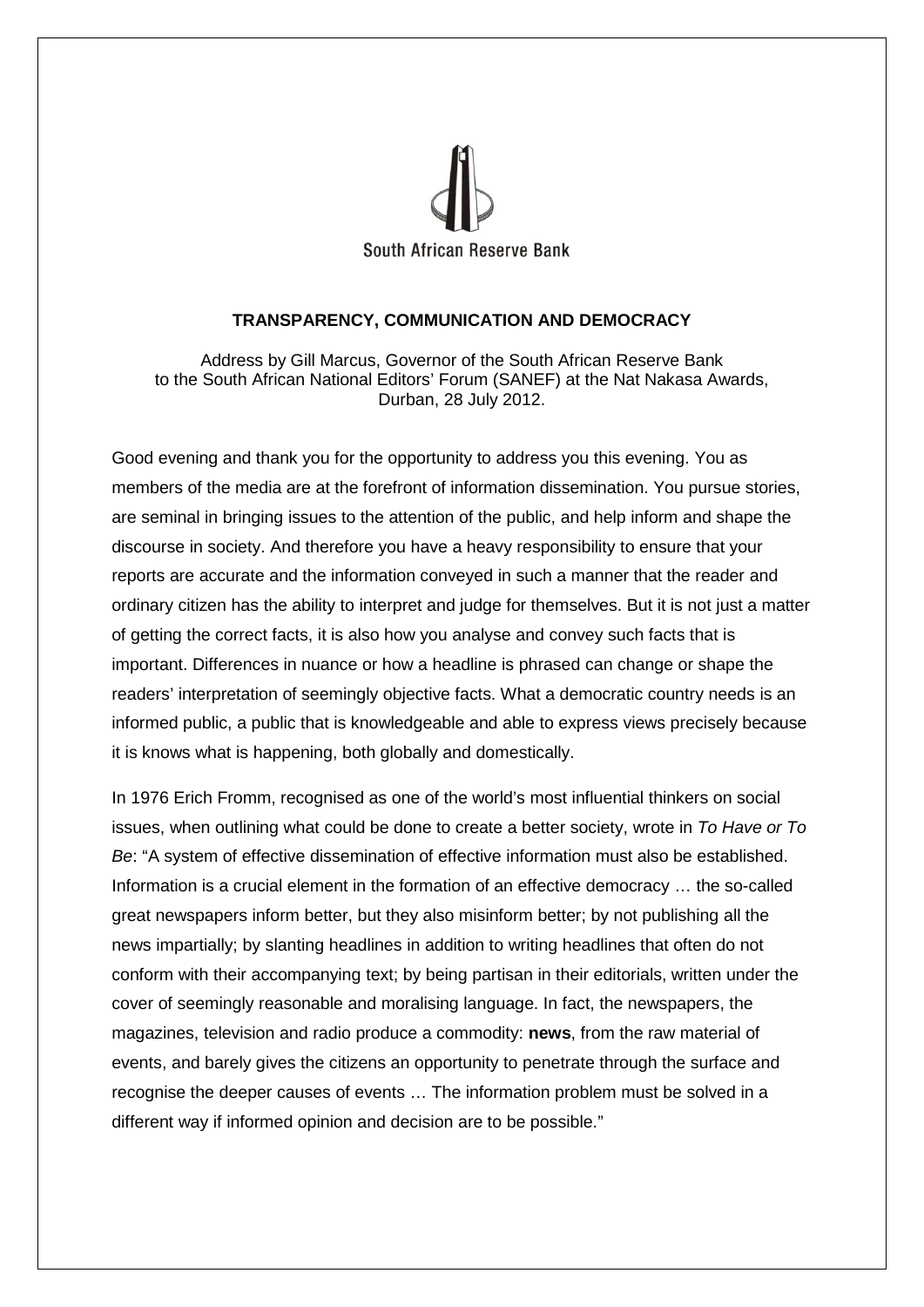Transparency and communication have become integral to modern central banking, and although part of our communication is directly with the markets or the public, it is generally reported by the media as well. In this way how you report may impact on the interpretation and understanding by the public of our communications.

More open communication by central banks is a relatively recent phenomenon. In his colourful narrative "Lords of Finance", Liaquat Ahamed describes central banks as "mysterious institutions, the full details of their inner workings so arcane that very few outsiders, even economists, fully understand them". Karl Brunner, writing in the early 1980s, rather unflatteringly referred to the "mystique" of central banking that "thrives on the pervasive impression that Central Banking is an esoteric art … The esoteric nature of the art is moreover revealed by an inherent impossibility to articulate its insights in explicit and intelligible words and sentences." Similarly, when a US senator said that he understood a comment made by Federal Reserve Bank Chairman Alan Greenspan, Greenspan famously replied: "If you understood what I said, I must have misspoke."

However, Greenspan was in fact at the forefront of what Alan Blinder called the "quiet revolution" or the opening up of central banks during the 1990s. As recently as the early 1990s, the Federal Open Market Committee (FOMC) of the US Fed would meet and not in fact announce its monetary policy decision. Market watchers would then have to deduce from the Fed's actions in the money markets what the stance of monetary policy actually was.

The 'quiet revolution' is in fact about central banks not being so quiet anymore, and central banks are now anything but arcane. Transparency and its corollary, communication, have become fundamental to central banking operations and strategy. The South African Reserve Bank has not been left behind in these developments, with a marked evolution towards greater transparency and more open communication, particularly since the introduction of inflation targeting in 2000. There are two broad thrusts to our communication. The first is to create greater awareness about what the Bank does, what it should do, what it cannot do, and what it should not do. The second relates to the predictability and transparency of monetary policy. I will make a few comments on both of these issues.

With respect to communicating what the central bank does, this is particularly important in the current climate of heightened global uncertainty and fragility. Central banks are being viewed as having powers way beyond their capabilities, and as more and more governments hit fiscal constraints, central banks are seen, in my view somewhat unreasonably, as the saviours of last resort or of only resort. Central bank mandates are becoming increasingly blurred as they are expected to, inter alia, simultaneously control inflation, generate growth,

 $\overline{2}$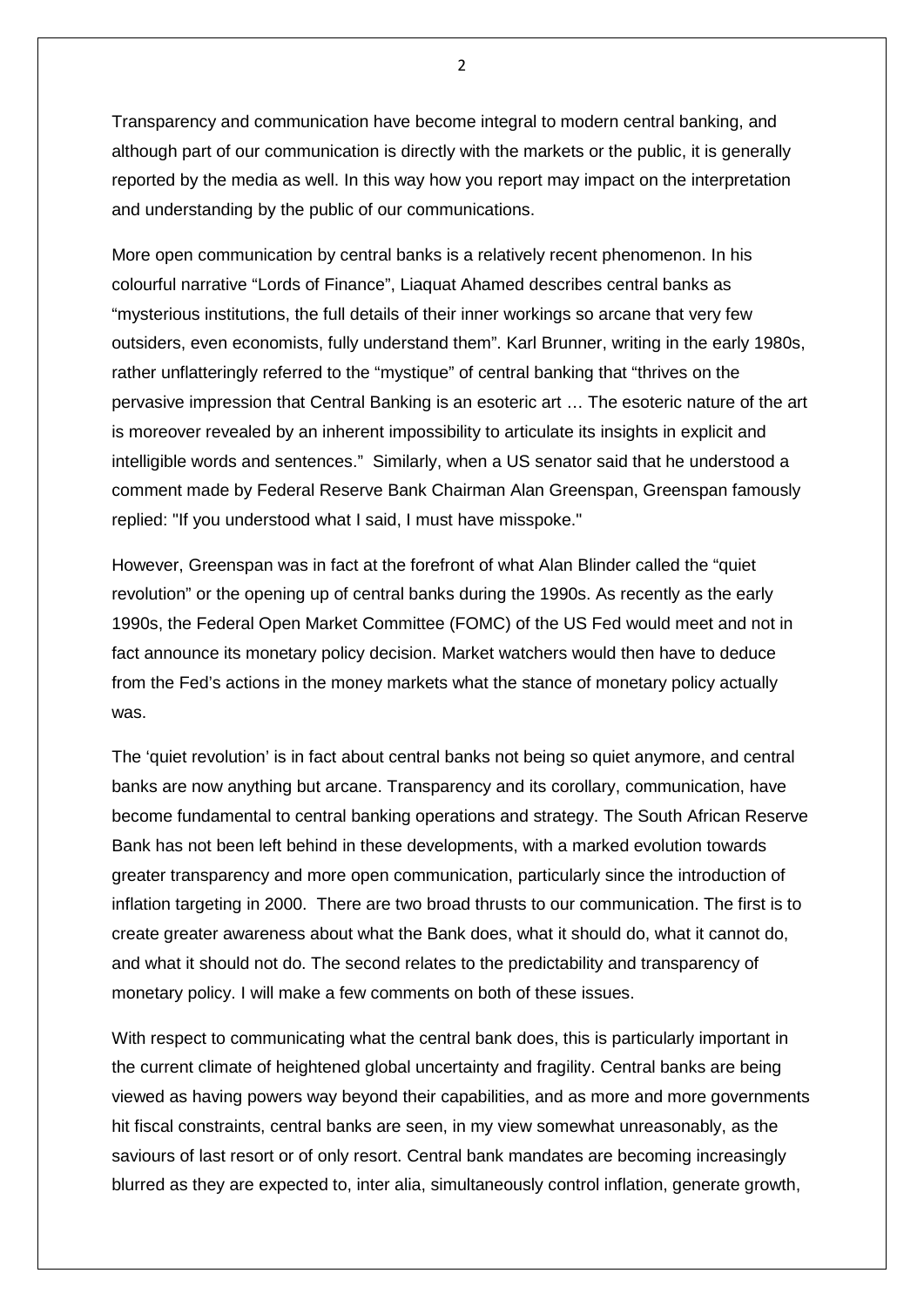solve the unemployment problem, control interest rates, control exchange rates and capital flows, build reserves and ensure financial stability. Some areas, such as macroprudential policies, are still unchartered territory. But it is important that central banks have clear and achievable mandates, and for these to be communicated. Central banks build up credibility by achieving their goals, but can lose credibility and indeed legitimacy if they fail to achieve goals that society believes they ought to achieve but are beyond their capabilities. In South Africa, there have been periods when this lack of understanding of the role and scope of monetary policy resulted in the Bank becoming a lightning rod for all that was wrong in the economy, and unrealistic demands and expectations resulted.

In order to try and contribute to this better understanding of the role of the Bank, we introduced an outreach programme which involves regular interaction with various stakeholder groups including political parties, trade unions, business groupings, different sectors of the economy and civil society. The Governors and senior staff speak at various forums and universities. Numerous meetings and interactions with investors, both domestic and foreign, take place on a continuous basis. We try to be as accessible as far as is reasonably possible, but at the same time ensuring an appropriate black-out period before MPC meetings. As part of our outreach programme we convene an economists' round table on alternate months to the MPC, where economists and analysts from various sectors are invited to discuss topical issues with the Governors and other senior staff of the Bank. The aim of this outreach is not to preach or to take instructions. It is an interactive process of sharing information and ideas. We do not always agree. But we have found that the process has increased knowledge, mutual understanding and respect. Furthermore, in conjunction with the release of the Bank's Monetary Policy Review we arrange a series of Monetary Policy Forums in 10 venues around the country, and each MPF is attended by at least one member of the MPC. This gives stakeholders and the general public the opportunity to interact with policy-makers.

The issue of communicating monetary policy and in particular the future monetary policy stance is perhaps more contentious. The modern view is that central banks should not surprise the markets, but should rather guide them. This then implies more predictability which requires transparency and greater emphasis on communication. Improved and more open communication with respect to monetary policy has therefore been one of the main thrusts of central banking reform in the past two decades.

Innovations in transparency and communications at the Bank include the MPC statement issued at a press conference after each MPC meeting; the publication of the Bank's forecasting model; and publication of the Bank's forecasts for inflation and GDP growth.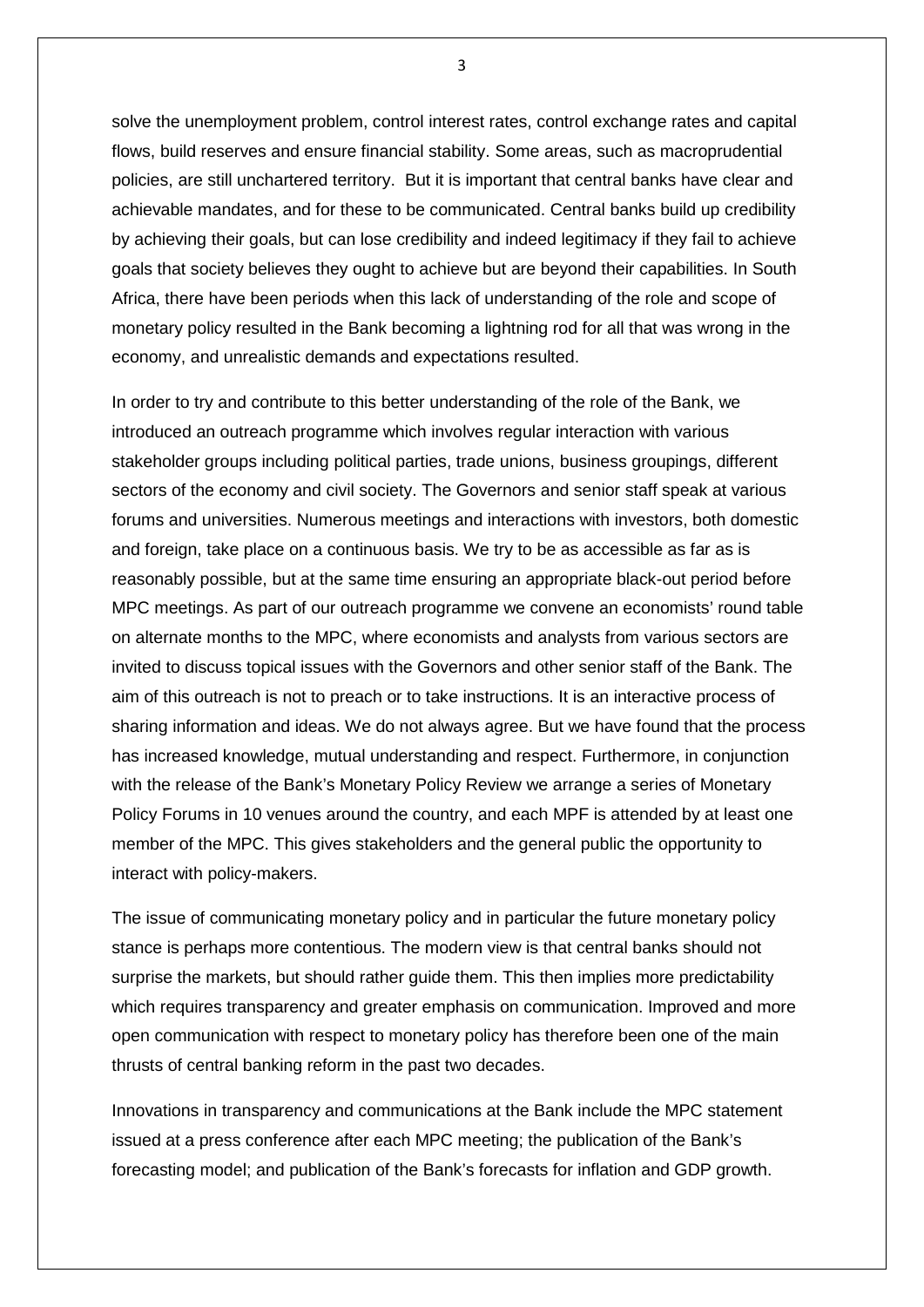Furthermore the Monetary Policy Review (MPR), which is published twice a year, gives a more in-depth guide to our thinking about monetary policy. More recently we have been giving the market more guidance as to how we view the risks to our forecasts. A number of independent academic studies have confirmed the increased predictability of monetary policy in South Africa. A study by Janine Aron and John Muellbauer at Oxford University shows that the forward rate agreements (FRAs) have anticipated repo rate changes well since the introduction of inflation targeting. More recently Monique Reid and Stan du Plessis at Stellenbosch University have shown that the MPC has succeeded in signaling its likely future policy decisions with consistency over the inflation targeting period.

Explaining our actions is a central part of our communications. Again, this is a break with the traditional past, as illustrated in the earlier quote by Brunner. In a similar vein, Ahamed describes how Montagu Norman, governor of the Bank of England between 1920 and 1944, when asked by a parliamentary committee what his reasons for a particular policy were, tapped the side of his nose three times and said: "Reasons, Mr Chairman? I don't have reasons. I have instincts." In today's world of central banking and monetary policy making, reasons are critical as they guide markets as to the thinking of the policy makers. Sound policy-making cannot be subject to ad-hockery. To be sure, subjective judgment comes into any decision-making involving forward-looking analysis, but it has to be backed up with sound and consistent theoretical basis or logic.

While it is generally accepted that transparency is the way to go, there is less agreement about the limits to transparency and there will be disagreements over where to draw the line. One area where there has been a radical departure in communication by some central banks has been the guidance given with respect to the future path of interest rates. This has become a contentious issue and at this stage there is no generalised agreement as to "best practice". Some central banks reveal a bias in their thinking about future interest rates or the balance of risks with respect to their forecasts. Broadly speaking, an upside risk to an inflation forecast which is already close to the upper end of the target range could reflect a higher probability that the next interest rate move would be up, although it does not reveal anything about the timing, the extent or the path over the forecast period. An upside risk however could also mean that a possible rate cut could be delayed. We have moved in the direction of revealing our risk perceptions, and recent MPC statements have indicated how the MPC views the balance of risks to inflation and growth forecasts.

A different approach is taken by central banks in New Zealand, Norway and Sweden, where the expected path of official interest rates is revealed. This is an extreme form of transparency, but the jury is still out as to how helpful this actually is. Initially the scepticism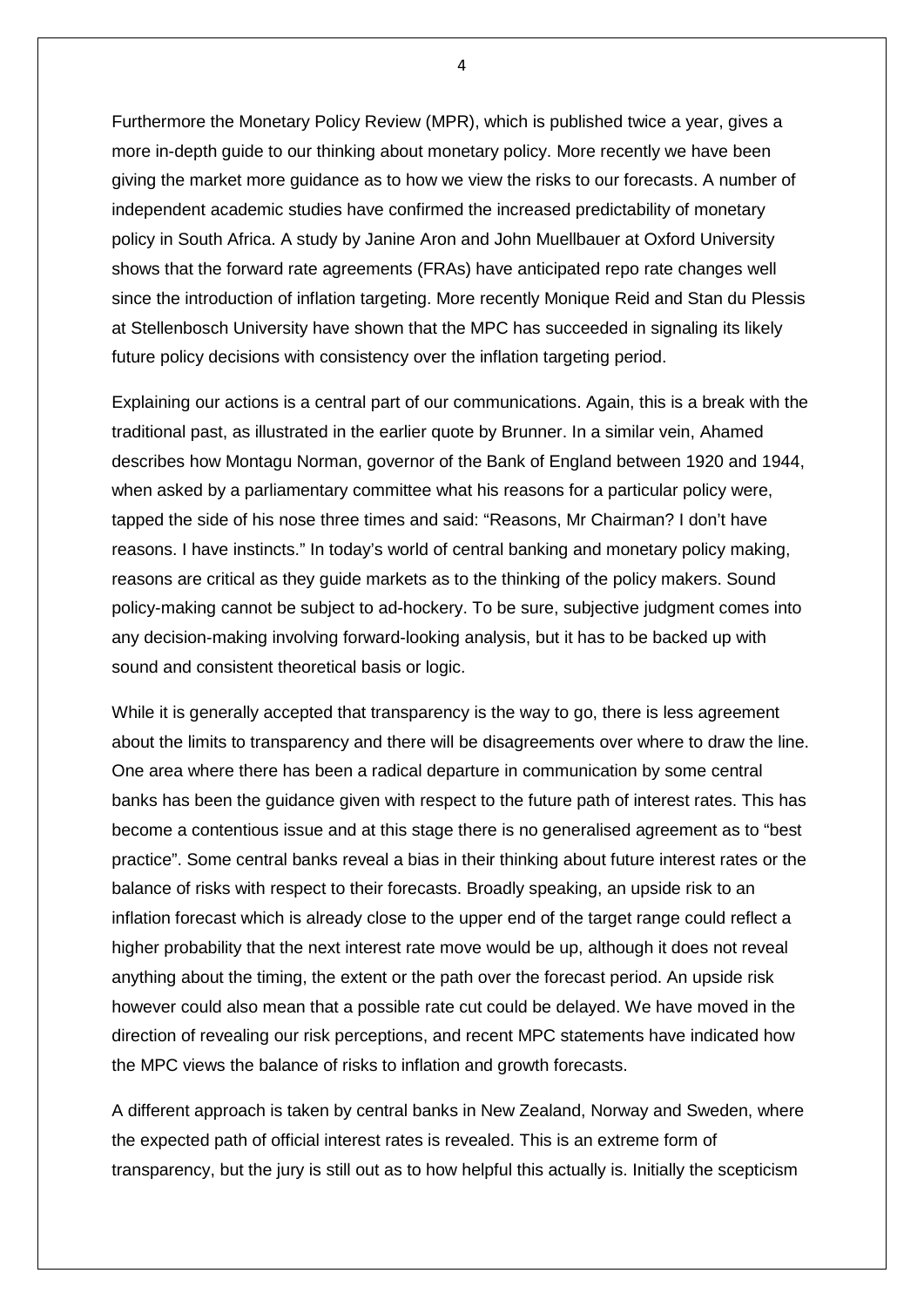around this approach related to the risk that market participants and the general public would interpret this as an unconditional commitment to act in the way specified. To date, this does not appear to have been a problem in these countries, despite the fact that these forecasted future paths change frequently. That they change frequently should not be a surprise: any future path would be conditional on the current circumstances remaining the same, and as we know, things do not remain the same, particularly in the current crisis environment that we find ourselves in.

The eminent monetary economist Charles Goodhart argues that it is not so much the understanding of the conditional nature of the forecasts but more their usefulness, as a lot depends on the relative accuracy of these forecasts. As he argued in a recent Financial Times article: "If official predictions contain additional information beyond that already implied by market forecasts of the term structure of short-term interest rates, then well and good. If not, then all central banks are doing is exposing that they are as clueless about the future as the rest of us". Similarly, Otmar Issing, a former Executive Board member of the ECB, has recently argued that in the context of the financial crisis and the subsequent elevated uncertainty about the impact of the crisis on potential growth, it is difficult to see how signaling the future path of interest rates based on such "shaky ground" can reduce uncertainty and guide expectations.

Research undertaken by Goodhart shows that in the short run i.e. over the next three months, and to a lesser extent over the subsequent quarter, the central bank may have inside information about its own future actions. But beyond that, he argues, the extra informational content of central bank forecasts is zero, and that pressures to push central banks in the direction of publishing their interest rate forecasts are, in his view, "retrograde". He argues further that the move by the FOMC to publish individual (but not attributed) views of when interest rates should change reveal such wide divergences as to be unhelpful.

The reality is that the further we go into the future, the less confident we can be about our future actions. I do not know what the world will look like in a years' time. It follows that I cannot be certain what the domestic economy and therefore domestic interest rates will be. I could give you my best guess, or a forecast based on all available information and reasonable assumptions, but this is likely to be wrong. Monetary policy operates in an uncertain environment all the time. We are constrained by the unknown, in the same way that the rest of the market is, and unfortunately central bankers are not bestowed with superior foresight. Yet we take decisions looking into this unknown future, while trying to see through the prevailing noise and uncertainties. And in acting in this way we also influence, however slightly, that future.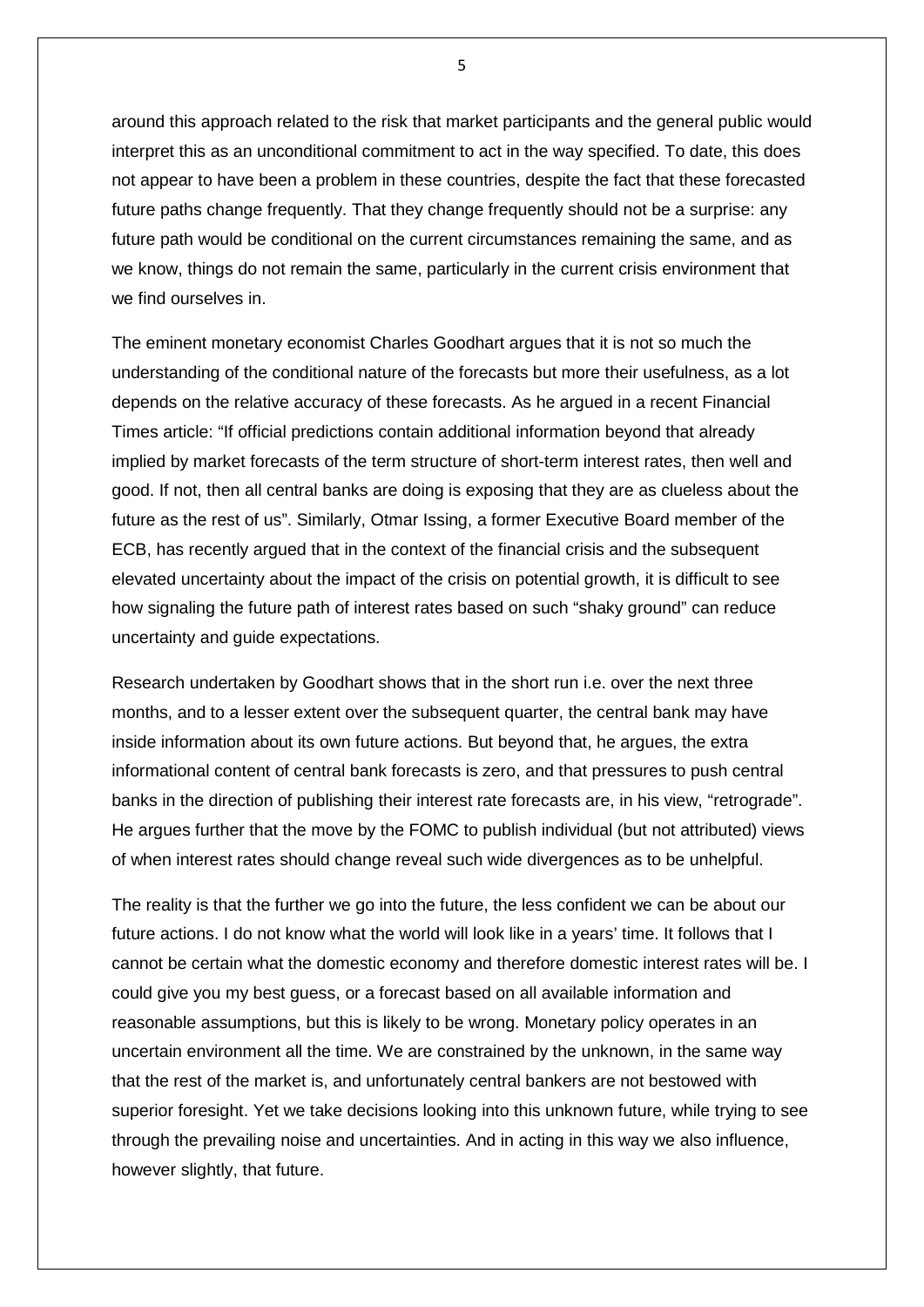At best, as Goodhart suggests, central banks can focus on a range of possible outcomes (not focus on point forecasts), on potentially varying scenarios and on the need for flexibility, not pre-commitment, to respond as the unknowable future unfolds.

We are treading carefully in this respect, as signaling is difficult because of its conditional nature. However there have been times when we have given direction. For example, at the time of the May MPC meeting, the market appeared to be focused on the timing of the next interest rate increase, and we felt it was important to signal that the risks to the interest rate outlook were not only on the upside, and that should the global environment deteriorate significantly, the MPC would be prepared to respond by reducing the policy rate. Hence our statement that the MPC stood ready to move in either direction, as appropriate. In other words we were communicating that should inflation move out of the target range on a sustained basis, the MPC would be prepared to tighten policy, but in the event of a severe global downturn, monetary policy could in fact be eased. Judging by the response of the FRAs at that time to our signal, it seems that we were heard. The FRAs declined and reflected a high probability that the repo rate would be reduced before the end of the year, but expected the rate cut to come later. But it is again important to stress that this was not a commitment to lower interest rates. Rather, it was a signal that should the circumstances arise, we would be prepared to act. The reason for the signal was that we believed that the probability of this scenario unfolding was not negligible. And our concerns about the global economy were expressed strongly in our statement.

At the subsequent meeting, we felt that the inflation and growth dynamics had changed sufficiently to justify further monetary accommodation. Since then, there has been much speculation as to whether the interest rate reduction was the beginning of a new interest rate cycle or whether this was a one-off move. At the beginning of an interest rate cycle, it is easy to forecast and signal the direction and timing of the next move. But the turning points are always more difficult to call. We view the recent move as part of the easing cycle that began in the wake of the crisis. We had previously thought that we were at the bottom of the interest rate cycle, but events unfolded in an unexpected way. Further easing, however, cannot be taken for granted and will be contingent on changing global conditions, further inflation and growth developments.

I should emphasise that it is also important for the markets to pick up the signals from the changing fundamentals in the economy. If the fundamentals or circumstances change all of a sudden, this may lead to a change in policy. But our reaction should only be a surprise to the market if the market has not interpreted correctly how the initial surprise will impact on Bank thinking. Of course, if we act in an inconsistent way, then we would create further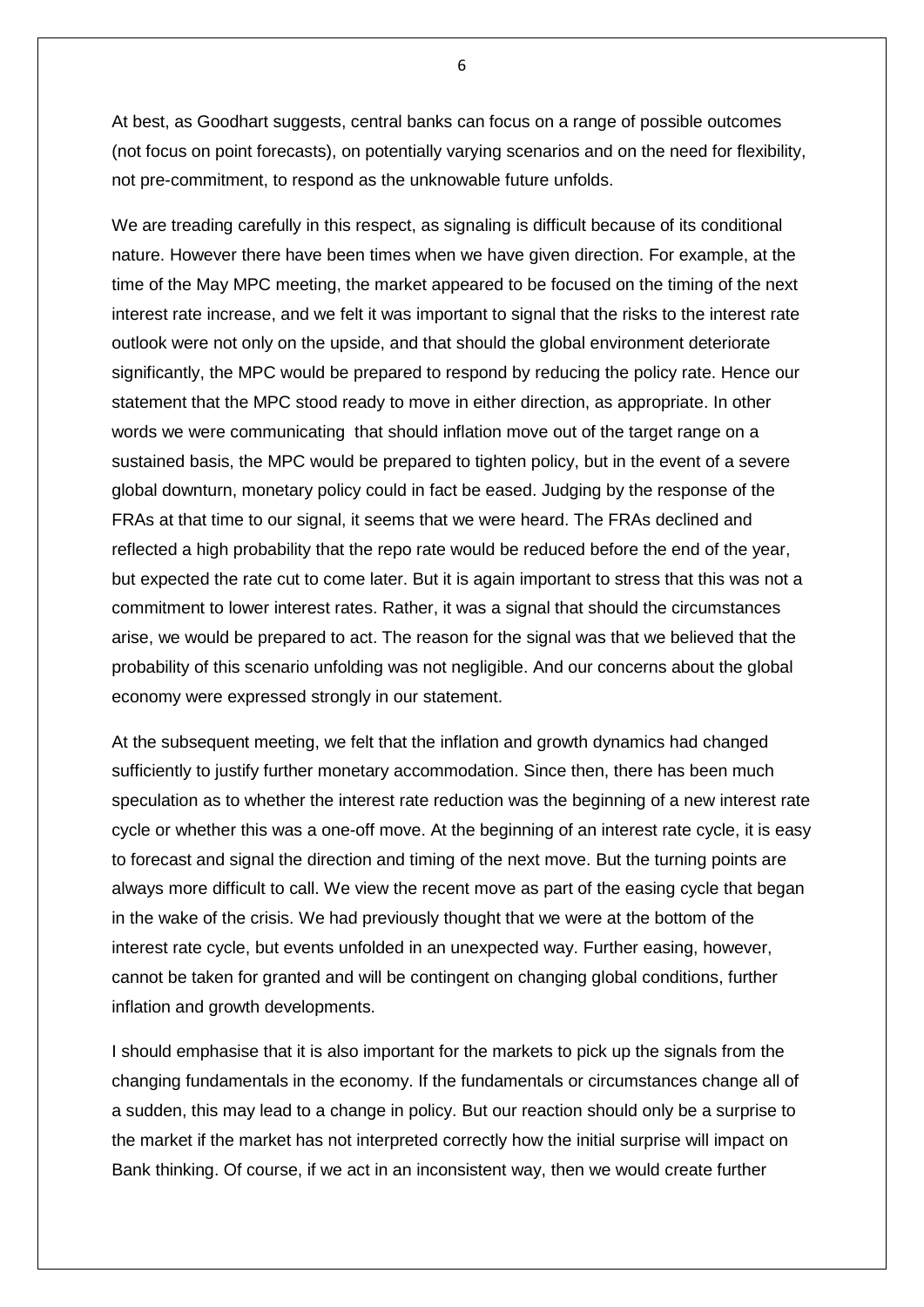uncertainty. That would not be our intention. But there may be times when our signals may have been misinterpreted, and it may then be necessary to correct that misconception. The central bank must have credibility and act in a consistent manner in response to various shocks, as far as is possible. And part of successful communication would be that markets, analysts and yourselves would expect us to respond to significantly changed circumstances, and would not be surprised when we did so.

However, central bank communication is not the only source contributing to market expectations of monetary policy. Hervé Hannoun of the Bank for International Settlements, for example, has argued that large global financial institutions, through their research and analyses to clients and to the media, also influence public and market expectations of monetary policy, to the extent that they could be trying to influence or lead central bank thinking. In some instances it could be argued that their interpretation of what central banks are saying becomes more important than what central banks are actually saying. It is therefore important that central banks retain their independence from the markets. We must hear what the markets are saying, and communicate with the markets, but in the end we need to do what we think is right, irrespective of what the market thinks, and not slavishly follow the market. After all, the "market view" is an outcome of often widely differing views. Central banks are institutions that must act in the interests of the country as a whole, and they are able to do so precisely because they do not have a profit motive.

We should also bear in mind that our communication is not only with the market but with society as a whole. The "person on the street" is directly or indirectly affected by what the Bank does, and is therefore also interested in what it says and does. Here the role of the press is critical, not only for reporting directly what we have said, but also for interpretation, as the interpretation given by the press can become the conventional wisdom.

To contribute to journalistic excellence and a deeper understanding of economic and monetary policy the Bank has, for a number of years, sponsored the training of financial journalists at Rhodes University and the University of the Witwatersrand. We need to have an informed public in the sense that they should have a good idea of what to expect from central banks, and not to raise expectations of what a central bank cannot in fact do. Unfortunately, as I noted earlier, during the crisis the pressures on central banks have multiplied, as have the expectations.

George Akerlof and Robert Shiller, in their book *Animal Spirits*, identified five psychological factors that were important to understand animal spirits which, they argue, drive almost everything and are more than just confidence as measured by confidence indicators. They argue "that declining animal spirits are the principal reason for the recent severe economic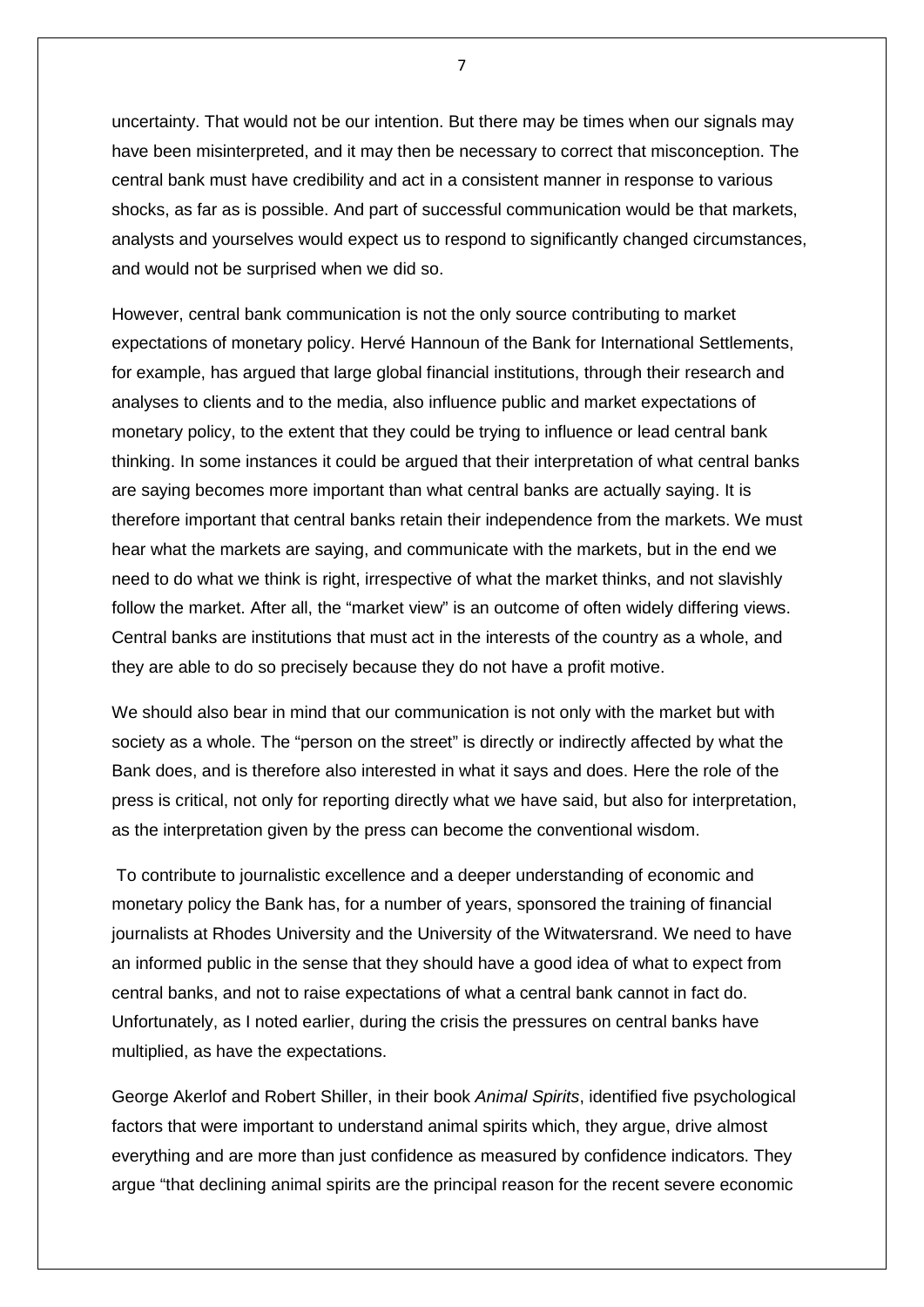crisis … and see no clear indication that these spirits are yet revived. The news media are singularly lacking in any explanation for the recent resurgence of the world economy beyond the improvement in the leading indicators, such as stock market prices and retail sales numbers … "The five psychological factors are confidence, fairness, corruption and bad faith, money illusion and stories … (and) that human interest stories give vitality and emotional resonance to economic views that drive animal spirits …"

They use the example of the US TV show, The Apprentice, and how this story spread rapidly all over the world through local remakes during a time of economic expansion, with the substitution of a local tycoon or personality – as for instance in South Africa where this role was filled by Tokyo Sexwale. They go on to ask: "With such contagion around the world, during the boom, of such a motivational TV story, is there any reason to doubt that the contagion of stories has economic significance, or that there could be worldwide fluctuations in animal spirits? … The stories people tell are also stories about how the economy behaves …"

When we consider the above example of The Apprentice, what is not reflected is the question of power relations, how the power of the media is used to give voice to certain views, how this reinforces or reflects power relations in society. In The Apprentice what is also conveyed is the authority of the tycoon, and how the "boss" behaves: it conveys the power relations very clearly in the pay off line "You're fired!" The voice that is aired also determines the parameters of the debate, so we need to ask: where is the voice of the powerless? And what lessons about voice, power relations and responsibility have been learned from The Apprentice and the appalling revelations of the News of the World/Murdoch inquiry?

Therefore in conclusion before an audience of media professionals, is it not appropriate for each of us to ask ourselves: what is the story we tell, whose story do we tell, how do we convey the news, how do we impart information, what role do we play in creating an informed and knowledgeable citizenry, and how do we ensure that it is not our own goals and objectives that we project on a society hungry for information and a greater understanding of what is really going on.

Finally, to remind all present that later this year the Bank is introducing a new bank note, which has the image of Nelson Mandela on the front of all denominations, while the big five animal theme has been redesigned and retained for the reverse side of the notes. We will be conducting an extensive media campaign to ensure the South African public is aware of the new note, which will co-circulate with the current note, and is of equal value. We count on